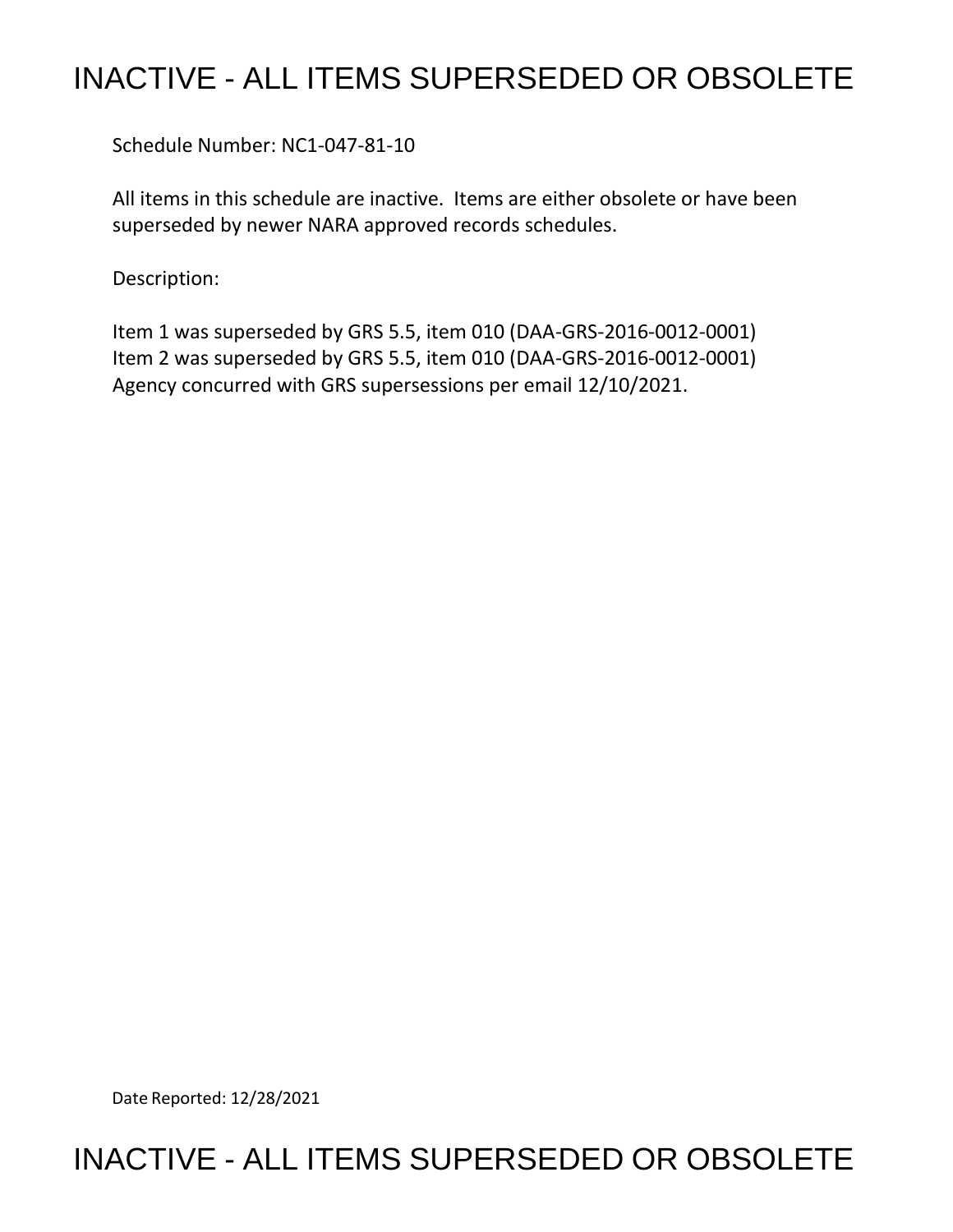|                                         | REQUEST FOR RECORDS SPOSITION AUTHORITY                                                                                                                                                                                                                                                                                                                                                                                                                                    |                                   |                                                                                                                                            | Rend NCD 23 Great fig<br><b>LEAVE BLANK</b> |                           |  |  |
|-----------------------------------------|----------------------------------------------------------------------------------------------------------------------------------------------------------------------------------------------------------------------------------------------------------------------------------------------------------------------------------------------------------------------------------------------------------------------------------------------------------------------------|-----------------------------------|--------------------------------------------------------------------------------------------------------------------------------------------|---------------------------------------------|---------------------------|--|--|
|                                         | (See Instructions on reverse)<br>TO GENERAL SERVICES ADMINISTRATION,<br>NATIONAL ARCHIVES AND RECORDS SERVICE, WASHINGTON, DC                                                                                                                                                                                                                                                                                                                                              | ON ROL<br>NC1-47-81-10<br>DATE RE |                                                                                                                                            |                                             |                           |  |  |
|                                         | 1 FROM (AGENCY OR ESTABLISHMENT)                                                                                                                                                                                                                                                                                                                                                                                                                                           |                                   |                                                                                                                                            |                                             |                           |  |  |
| Department of Health and Human Services |                                                                                                                                                                                                                                                                                                                                                                                                                                                                            |                                   |                                                                                                                                            | NOTIFICATION TO AGENCY                      |                           |  |  |
| 2 MAJOR SUBDIVISION                     |                                                                                                                                                                                                                                                                                                                                                                                                                                                                            |                                   |                                                                                                                                            |                                             |                           |  |  |
| Social Security Administration          |                                                                                                                                                                                                                                                                                                                                                                                                                                                                            |                                   | In accordance with the provisions of 44 U.S.C. 3303a the disposal re-<br>quest, including amendments is approved except for items that may |                                             |                           |  |  |
| 3 MINOR SUBDIVISION                     |                                                                                                                                                                                                                                                                                                                                                                                                                                                                            |                                   | be stamped "disposal not approved" or "withdrawn" in column 10                                                                             |                                             |                           |  |  |
|                                         | OMBP; Office of Materiel Resources                                                                                                                                                                                                                                                                                                                                                                                                                                         |                                   |                                                                                                                                            |                                             |                           |  |  |
| 4 NAME OF PERSON WITH WHOM TO CONFER    |                                                                                                                                                                                                                                                                                                                                                                                                                                                                            | 5 TEL EXT                         | ANUG 2 8 1981                                                                                                                              |                                             |                           |  |  |
| Ernest P. Lardieri                      |                                                                                                                                                                                                                                                                                                                                                                                                                                                                            | 45770                             | Date                                                                                                                                       |                                             |                           |  |  |
| $x \mid$                                | I hereby certify that I am authorized to act for this agency in matters pertaining to the disposal of the agency's records;<br>that the records proposed for disposal in this Request of $\frac{1}{2}$ page(s) are not now needed for the business of this agency or will not be needed after the retention periods specified<br>A Request for immediate disposal.<br><b>B</b> Request for disposal after a specified period of time or request for permanent<br>retention |                                   |                                                                                                                                            |                                             |                           |  |  |
| C DATE                                  | D SIGNATURE OF AGENCY REPRESENTATIVE                                                                                                                                                                                                                                                                                                                                                                                                                                       | E TITLE                           |                                                                                                                                            |                                             |                           |  |  |
| $4 - 17 - 81$                           | George $E$ .<br>Déa.                                                                                                                                                                                                                                                                                                                                                                                                                                                       |                                   | Department Records Management Officer                                                                                                      |                                             |                           |  |  |
| 7<br><b>ITEM NO</b>                     | 8 DESCRIPTION OF ITEM<br>(With Inclusive Dates or Retention Periods)                                                                                                                                                                                                                                                                                                                                                                                                       |                                   |                                                                                                                                            | SAMPLE OR<br>JOB NO                         | 10<br><b>ACTION TAKEN</b> |  |  |
|                                         | COMMUNICATIONS SYSTEMS MANAGEMENT FILES                                                                                                                                                                                                                                                                                                                                                                                                                                    |                                   |                                                                                                                                            |                                             |                           |  |  |
|                                         | Telephone Credit Card Records                                                                                                                                                                                                                                                                                                                                                                                                                                              |                                   |                                                                                                                                            |                                             |                           |  |  |
|                                         | Telephone credit cards are issued on a controlled<br>to a contract and continued a state to a contract and                                                                                                                                                                                                                                                                                                                                                                 |                                   |                                                                                                                                            |                                             |                           |  |  |

basis to only those employees who have a need to place official long-distance calls to non-Government telephones while they are away from their office or installation connected to the Federal Telecommunications System (FTS). Credit card users must sign a record card at time of issuance. Information on record card consists of card holder signature and credit card identification. Authorized Disposition Remove and destroy record card when notified by requesting office that employee is no longer authorized to retain telephone credit card. Closed Out: 9-2-81: K. **STANDARD FORM 115** 

Revised April, 1975 Prescribed by General Services Administration FPMR (41 CFR) 101-114

115-107